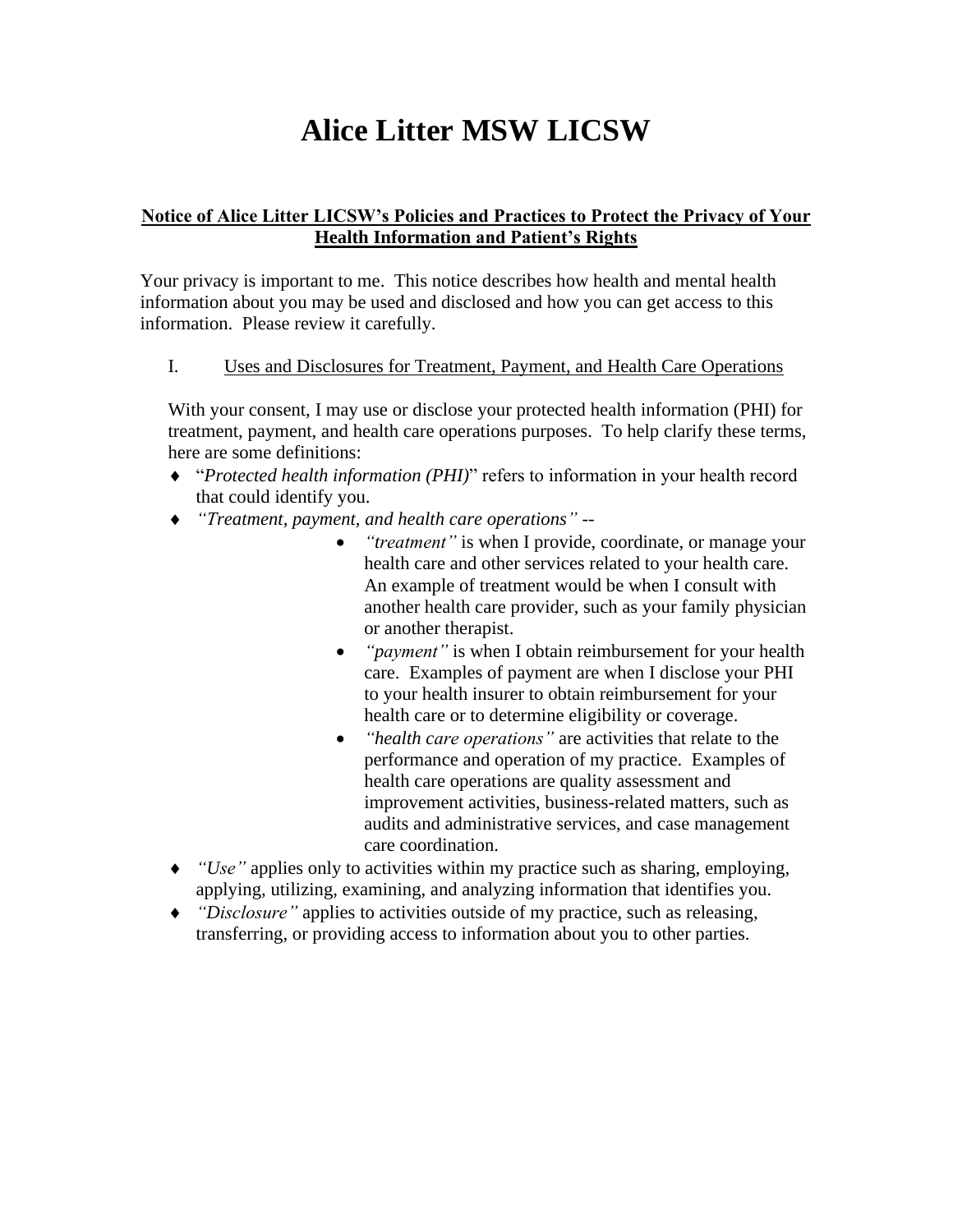# II. Uses and Disclosures Requiring Authorization

When your appropriate authorization is obtained, I may use or disclose PHI for purposes outside of treatment, payment, and health care operations. An *"authorization"* is written permission above and beyond the general consent that permits only specific disclosures. In those instances when I am asked for information for purposes outside of treatment, payment, and health care operations, I will obtain an authorization form from you before releasing the information. I will also need to obtain an authorization before releasing your psychotherapy notes. *"Psychotherapy notes"* are notes I have made about our conversation during a private, group, joint, or family counseling session, which I have kept separate from the rest of your medical record. These notes are given a greater degree of protection than PHI.

You may revoke all such authorizations (of PHI or psychotherapy notes) at any time, provided each revocation is in writing. You may not revoke an authorization to the extent that (1) I have relied on that authorization; or (2) if the authorization was obtained as a condition of obtaining insurance coverage, and the law provides the insurer the right to contest the claim under the policy.

#### III. Uses and Disclosures with Neither Consent nor Authorization

I may use or disclose PHI without your consent or authorization in the following circumstances:

- **Child Abuse.** If I, in my professional capacity, have reasonable cause to believe that a minor is suffering physical or emotional injury resulting from abuse inflicted upon him or her which causes harm or substantial risk of harm to the child's health or welfare (including sexual abuse), or from neglect, including malnutrition, I must immediately report such condition to the Massachusetts Department of Social Services.
- **Adult and Domestic Abuse.** If I have reasonable cause to believe that an elderly person (age 60 or older) is suffering from or has died as a result of abuse, I must immediately make a report to the Massachusetts Department of Elder Affairs.
- **Health Oversight.** The Board of Registration of Social Workers has the power, when necessary, to subpoena relevant records should I be the focus of an inquiry.
- **Judicial or Administrative Proceedings.** If you are involved in a court proceeding and a request is made for information about your diagnosis and treatment and the records thereof, such information is privileged under state law and I will not release information without written authorization from you or your legally-appointed representative, or a court order. You will be informed in advance if there is a court order requiring release of information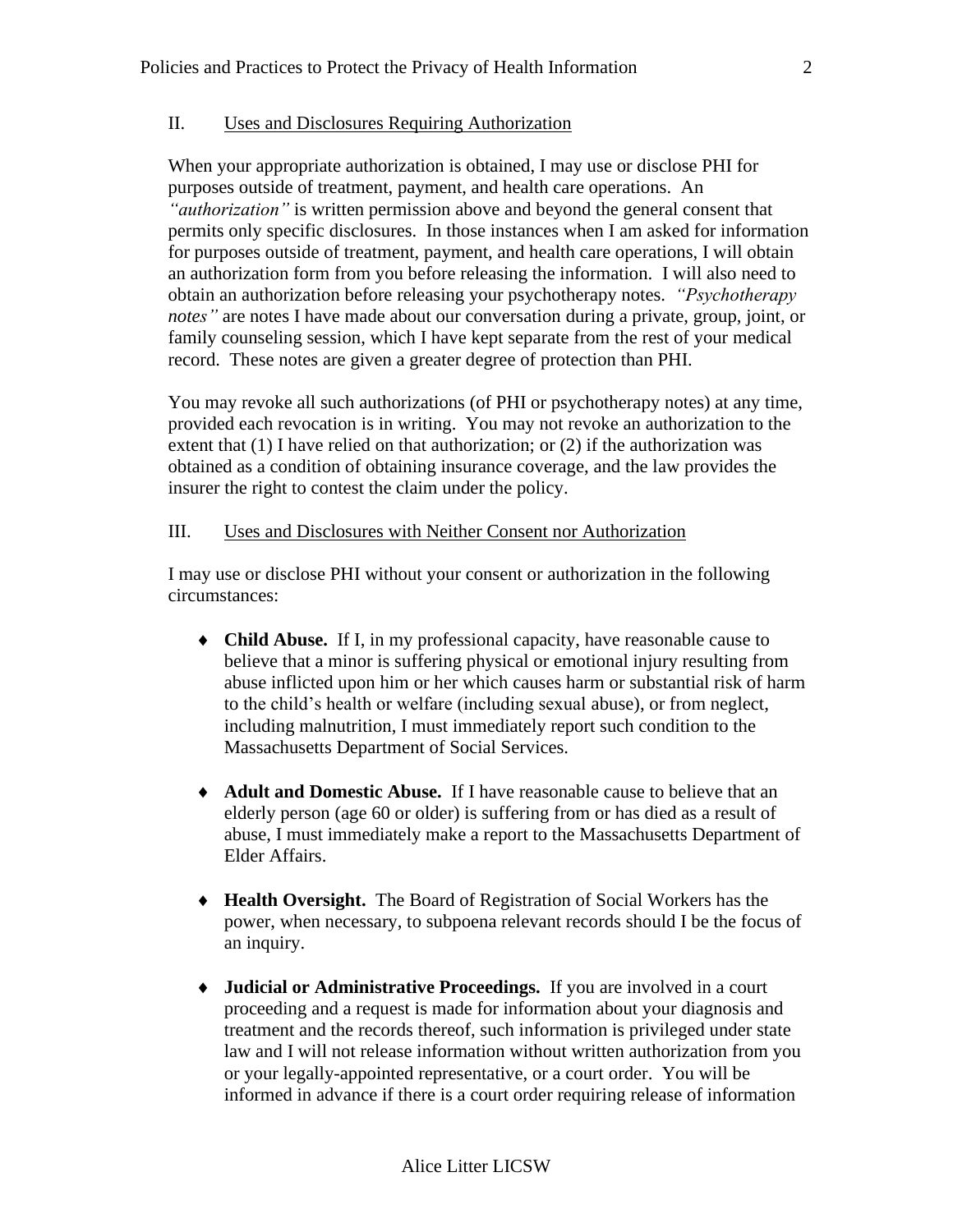- **Serious Threat to Health or Safety.** If you communicate to me an explicit threat to kill or inflict serious bodily injury upon an identified person and you have the apparent intent and ability to carry out the threat, I must take reasonable precautions. Reasonable precautions may include warning the potential victim, notifying law enforcement, or arranging for your hospitalization. I must do so if I know you have a history of physical violence and I believe there is a clear and present danger that you will attempt to kill or inflict bodily injury upon an identified person. Furthermore, if you present a clear and present danger to yourself and refuse to accept further appropriate treatment, and I have a reasonable basis to believe that you can be committed to a hospital, I must seek said commitment and may contact members of your family or other individuals if it would assist in protecting you.
- **Worker's Compensation.** If you file a workers' compensation claim, your records relevant to that claim will not be confidential to entities such as your employer, the insurer, and the Division of Worker's Compensation.
- **Professional consultation.** To improve treatment, I occasionally find it helpful to seek consultation with professional colleagues. These colleagues are also bound by the policies in this Notice. If, for any reason, you would prefer I not seek such consultation, please tell me.

#### IV. Patient's Rights and Therapist's Duties

#### Patient's Rights

- **Minors.** Parents have the right to receive some general information about how treatment is proceeding for a child under the age of 18. However, for treatment to be effective it is often important to respect the child's need for privacy. These issues may always be discussed with the therapist.
- **Right to request restrictions.** You have the right to request restrictions on certain uses and disclosures of protected health information about you. However, I am not required to agree to a restriction you request.
- **Right to receive confidential communications by alternative means and at alternative locations.** You have the right to request and receive confidential communications of PHI by alternative means and at alternative locations. (For example, you may not want a family member to know that you are seeing me. Upon your request, I will send your bills to another address.)
- **Right to inspect and copy.** You have the right to inspect and obtain a copy (or both) of PHI and psychotherapy notes in my mental health and billing records used to make decisions about you for as long as the PHI is